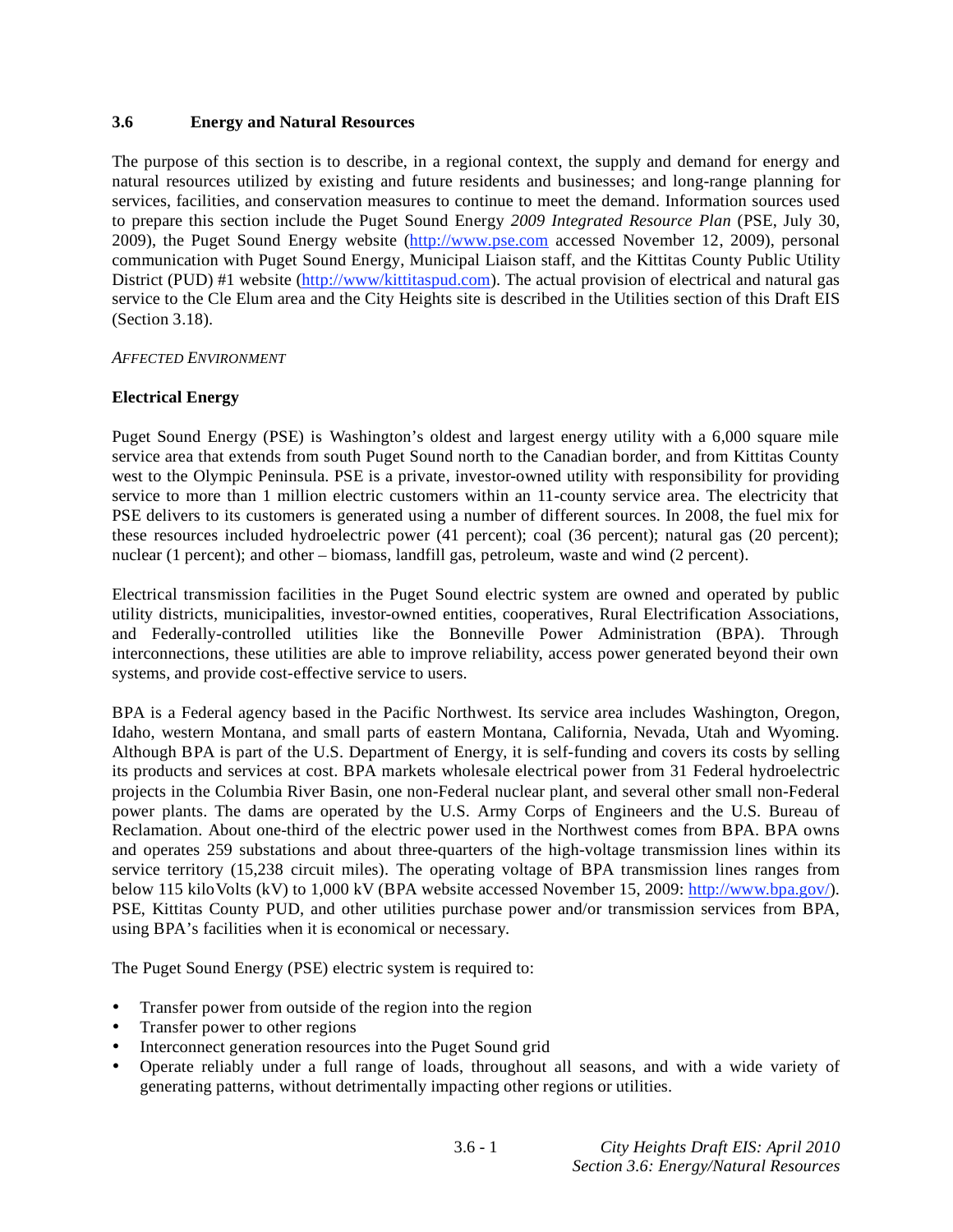PSE imports electrical energy from generation sources in Canada, along the Columbia River, and from other generation sites inside and outside of their own service territory. PSE also owns and operates generation facilities. New transmission systems, substations, and distribution systems are added as needed to reliably transmit electrical energy required within PSE's service area.

In order to fulfill its state-regulated obligation to serve, PSE must plan diligently to extend or add to its facilities when conditions require expanded service. Due to the high cost of facilities, and because electric service is viewed as a basic necessity, it is important for PSE to make these additions and expansions in a cost-effective and timely manner. PSE currently operates under a long-range plan (the *Integrated Resource Plan* – IRP), in which the company's system planning, conservation programs, and growth management planning efforts are described. The demand forecast PSE develops for the IRP is an estimate of energy sales, customer counts, and peak demand over a 20-year period. These estimates are designed for use in long-term planning for resources and delivery systems. Updates based on the most current information are used to develop near-term annual revenue forecasts and operational plans. To produce forecasts of energy demand and customer growth, PSE uses econometric models based on historical data to explain changes in energy use per customer and customer counts. Significant inputs include information about regional and national economic growth, demographic changes, weather, prices, seasonality, and other customer usage and behavior factors. Known large load additions or deletions are also included.

Design of the power system is based on the regional transmission grid. These projects generally involve improvements that carry power from generating plants to load centers. The area transmission system must be designed around and complement the regional transmission system in a way that meets the recentlyapproved Federal transmission reliability standards. These standards are mandatory, and are monitored and enforced by the North America Electric Reliability Corporation (NERC).

The President of the United States signed the Energy Policy Act of 2005 (the Act) on August 8, 2005. The Act contains three key sections that could have an impact on PSE's transmission strategy, and could drive certain transmission investments: Reliability Standards, Transmission Infrastructure Initiatives, and Transmission Operation Improvements. PSE transmission system planning will comply with these Federal reliability standards.

The *2009 Integrated Resources Plan* predicts that rising customer demand for electricity and PSE's expiring purchased-power contracts with other utilities will create a need for PSE to replace, renew and acquire approximately 676 megawatts (MW) of electric resources by 2012; 1,084 MW by 2016; and 2,453 MW by 2020. The lowest reasonable-cost way for PSE to meet the growing needs of its customers will be to aggressively increase its customer energy-efficiency programs, continue acquiring and/or developing wind generation resources, and meet the balance with natural gas-fueled electrical generation (http://www.pse.com, November 12, 2009). Overall, utility costs will continue to increase. In an environment in which both fixed and variable costs are rising, PSE will likely require regular rate increases as the utility system evolves to meet new legislative, compliance, and operational requirements. Over the next 20 years, PSE projects that nominal retail electric rates will increase between 2.2 percent and 2.6 percent per year (PSE, July 30, 2009).

Kittitas County PUD #1 is a municipal corporation organized and existing under the laws of the State of Washington. The District is classified as a political subdivision of the State, established by a vote of the electorate in 1936 for the purpose of engaging in the generation, transmission, distribution and sale of electric energy. The District's service area is approximately 2,315 square miles covering most of Kittitas County and a small portion of Yakima County. The District serves primarily unincorporated areas. The PUD's system includes approximately 13 miles of transmission lines, seven substations, 490 miles of overhead distribution lines, and 190 miles of underground lines. The District is a statutory preference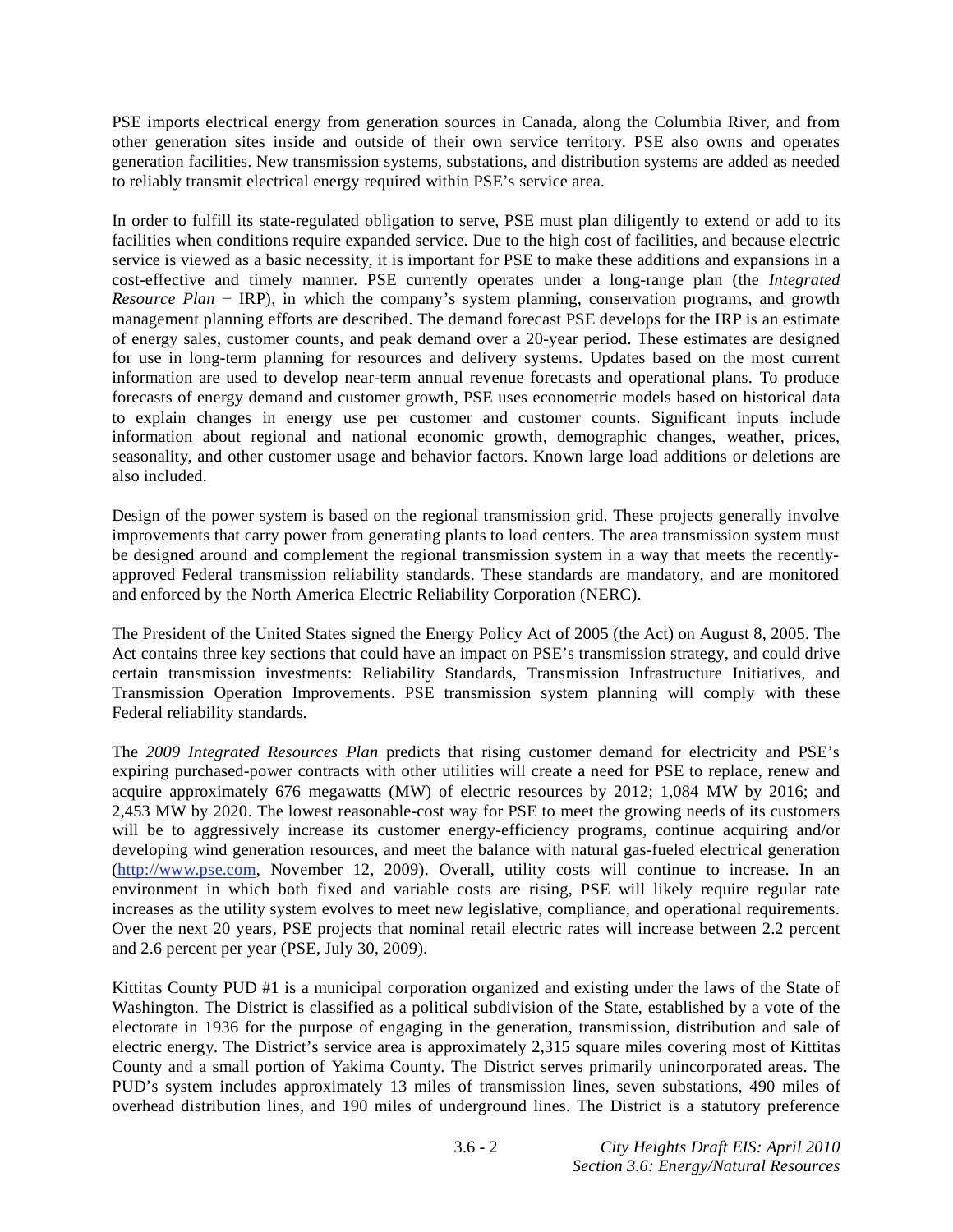customer of the Bonneville Power Administration, and currently purchases approximately 80 percent of its power from BPA. Approximately 15 percent of the District's power is supplied by the Priest Rapids Hydroelectric Project on the Columbia River, and 5 percent is provided by other sources (http://www/kittitaspud.com).

## **Natural Gas**

PSE operates and maintains Washington State's oldest and largest natural gas distribution system that serves nearly 750,000 natural gas customers in the Puget Sound Region and Kittitas County. In addition, natural gas currently fuels approximately 30 percent of PSE's electrical generation. By 2029, it is projected to fuel 66 percent of electrical generation on an annual basis. Fuel for electric generation is now the primary driver of PSE's overall natural gas resource acquisitions, even though the total amounts required for generation remain lower than the total amount needed for retail gas sales (http://www.pse.com, November 12, 2009).

PSE manages a strategically diversified gas supply portfolio from suppliers across the western United States and Canada. At the present time, about 65 percent of both gas sales and electric generation fuel purchased by PSE is obtained from the Western Canadian Sedimentary Basin (WCSB) in British Columbia. Such a high concentration of natural gas supply from one source leaves PSE vulnerable to supply shortfalls should WCSB supply development not expand as projected, should supplies be diverted to Alberta markets, or should interruptions occur due to well freeze-offs, forced outages at processing plants, or pipeline disruptions. It also exposes PSE to WCSB price volatility and limits the company's ability to take advantage of cost differentials across different supply basins. Increasing access to the Rocky Mountain basin may reduce these risks and increase PSE's ability to take advantage of short-term price volatility, but current analyses estimate that doing so at this time would increase costs. PSE is continuing to investigate this issue. If the company is able to demonstrate that the benefits are greater than the costs, they will update resource strategies accordingly (PSE, July 30, 2009).

All natural gas acquired by PSE is transported into the utility's service area through large interstate transmission pipelines owned and operated by another company. Once PSE takes possession of the gas, the product is distributed to customers through more than 21,000 miles of PSE-owned gas mains and service lines, and subsequently distributed to customers through local "gate stations" that meter the gas. PSE regularly-inspects all of its pipelines for corrosion and potential defects, in accordance with applicable federal and state laws (Puget Sound Energy website: (http://www.pse.com).

The PSE *2009 Integrated Resource Plan* (IRP) projects a significant increase in demand for natural gas both as a clean-burning source to generate electricity, and to serve the direct energy needs of the company's gas customers. This is because economic, political and environmental considerations virtually preclude the development of new hydro, nuclear, or coal-fired power resources in the region. To address the long-range need for more natural gas, the 2009 IRP recommends that PSE secure more natural gas pipeline capacity into the Northwest, and more natural gas storage resources. During the current 20-year planning period, PSE projects that nominal retail gas rates will increase by approximately 2.5 percent per year (PSE, July 30, 2009).

Kittitas County PUD #1 does not provide natural gas service.

# **Alternative Energy Sources**

The *2009 Integrated Resources Plan* underscores PSE's commitment to developing more renewableenergy resources, primarily wind power. The utility currently owns and operates two large wind farms in Eastern Washington: the Hopkins Ridge Wind Facility in Columbia County, and Wild Horse Wind and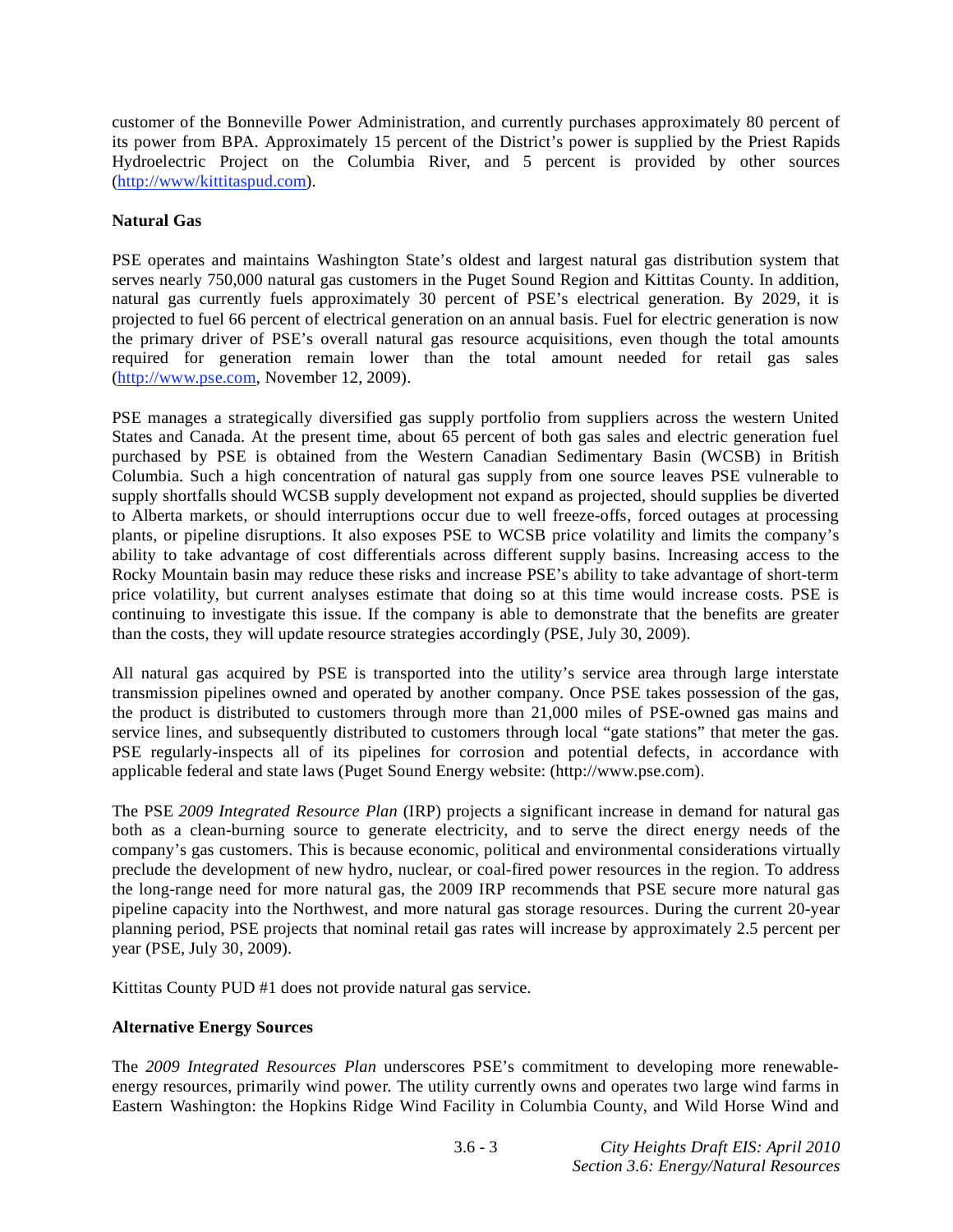Solar Facility in Kittitas County. These facilities make PSE the second-largest utility producer of wind power in the United States, according to the American Wind Energy Association. PSE's two wind facilities have a combined generating capacity of 386 MW. Their annual output is sufficient to serve the total power needs of approximately 100,000 homes. A 44-MW expansion of the Wild Horse facility was completed in 2009. In addition to wind-generating capabilities, the Wild Horse facility also has 2,408 solar panels capable of generating 500 kilowatts (kW) of energy at peak-rated (full-sun) generation – enough power to serve the needs of 300 households.

PSE's IRP identifies a need for another 1,100 MW of wind power by 2029. The expansion would ensure PSE compliance with Washington's Energy Independence and Security Act (Initiative 937). This voterapproved law requires large utilities to obtain 15 percent of their power supply from renewable resources by 2020. PSE is currently working to develop the Lower Snake River Wind Energy Project in Garfield and Columbia counties, where as much as 1,432 MW of new wind power will be generated.

Other forms of renewable energy, such as solar, biomass and geothermal, may have long-term potential if they can be developed cost-effectively on a utility scale. Federal renewable portfolio standards and climate change legislation could change the amount of renewable resources required, and changing State and Federal policies could also influence the types and locations of such resources (PSE, July 30, 2009).

As part of its responsibilities, BPA also promotes energy efficiency, renewable resources, and new technologies (BPA website accessed November 15, 2009: http://www.bpa.gov/Corporate/About\_BPA).

### *POTENTIAL IMPACTS*

The electrical energy and natural gas requirements of the various City Heights conceptual land use alternatives are quantified in Draft EIS Sections 3.18.4 and 3.18.5, and discussed there in relation to existing and planned PSE and Kittitas County PUD #1 facilities within the Kittitas County area. The rate of growth projected with the City Heights development in this location is anticipated in the long range planning of either electrical utility service provider.

## *MITIGATION MEASURES*

*Mitigation Measures Included in the Development Proposal*. Homes and commercial buildings to be constructed within the City Heights development will comply with the most current energy conservation measures specified in applicable codes. The City of Cle Elum Building Code would apply to Alternative 1 or 2; the Kittitas County Building Code would apply to Alternative 3A or 3B. The applicant will also encourage builders to include provisions for the use of solar energy as this technology advances, such as roofing materials with solar power generation capabilities.

*Applicable Regulations*. Residential and commercial construction would comply with all applicable Energy Code requirements (at a minimum) at the time Building Permits are applied for and issued. In an effort to encourage the design of energy-efficient buildings, Puget Sound Energy, through its New Construction program, provides grants to owners whose buildings exceed the Energy Code by a minimum of 10% (PSE, May 3, 2007).

*Other Possible Mitigation Measures*. To the extent that builders may choose to construct "built green" homes within the City Heights development, this method of construction could improve energy efficiency through well-designed heating, cooling, ventilation, and hot-water systems; building envelopes; lighting and appliances. Energy-efficient homes may have the added benefit of being more desirable to some purchasers and maintaining better value in a region where there is a high priority for energy conservation. Representative "built green" measures may include: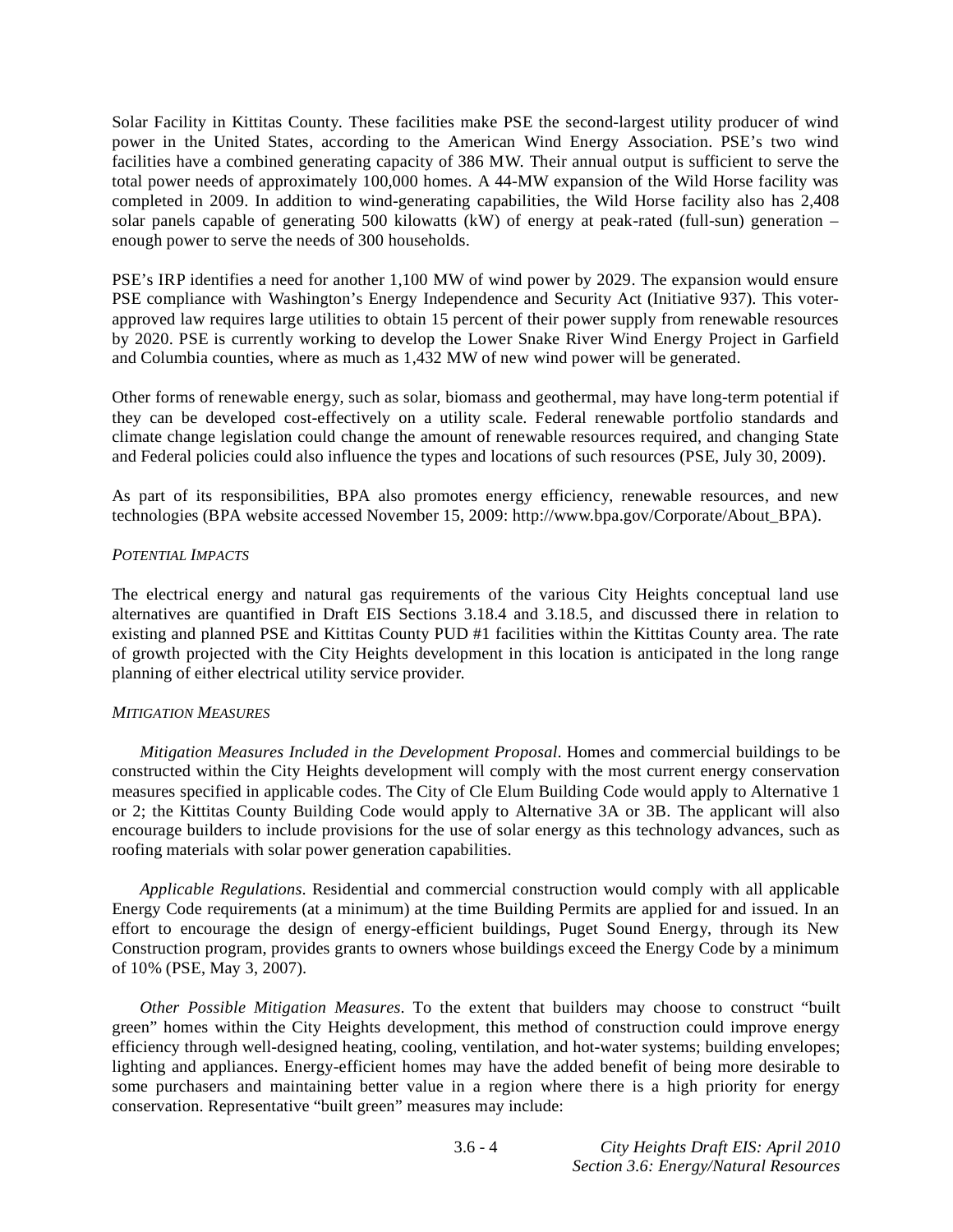- Install locally- or regionally-produced materials.
- Use rapidly-renewable building materials, such as products made from plants harvested within a 10 year lifecycle or shorter (if available).
- Use "engineered wood" structural products; e.g., laminated veneer lumber (LVL), wood I-beams and I-joists, and wood roof and floor trusses (if available). Engineered lumber manufacturers use fastgrowing, small-diameter trees efficiently.
- Install materials with longer lifecycles (if available).
- Use recycled plastic lumber or plastic/wood composite lumber (if available) as a durable alternative to solid wood for non-structural exterior applications such as fences, benches, decking, retaining walls, and landscape borders.
- Use fiber-cement composite siding materials, with wood fiber reclaimed from wood processing waste or small diameter fast-growing trees (if available). They are resource-efficient, durable and low maintenance, and offer a good fire rating compared to wood or metal siding.
- Use exterior siding, flooring material, windows and trim that are third-party certified sustainablyharvested wood (if available).
- Install recycled-content products such as roofing material and carpet pad (if available).
- Post a jobsite recycling plan and recycle scrap building materials to the maximum extent practicable: lumber, wall board, concrete, cardboard, ceiling tiles, paints and packaging.

 Energy efficiency measures in construction could include practices such as advanced framing/extra insulation, installation of high-efficiency household appliances, and air sealing (advanced caulking). Builders could be encouraged to implement practices such as the following:

- Advanced framing is a technique used by builders to help reduce construction costs and increase energy savings. On average, advanced framing uses 30 percent less lumber. Advanced caulking is an element of the airtight drywall approach (ADA) for framed structures. Caulk or gasket drywall is installed on exterior walls at the top and bottom plates, windows and doorframes; and on interior walls at intersections with exterior ceilings, and at electrical, plumbing or mechanical penetrations in the drywall.
- Seal ducts with mastic and insulate to R-11.
- Use solar design to control heat gain, light, water heating and generating electricity. Good solar design allows winter sun to reach a 'thermal mass,' such as a tiled floor, which holds the heat and radiates into the living space. Good solar design also keeps the same sun from overheating the living space in Summer months through properly-sized window overhangs and strategically-placed deciduous trees in landscaping.
- Use heat-recovery systems to capture heat from exhaust air or from drain water.
- Install sealed combustion heating and hot water equipment.
- In higher-density development areas of the site, construct detached garages, no garages, or garages air-sealed from the residence.
- Provide for comfortable space temperatures with added insulation in the attic, floor, and walls, and high-performance windows.
- Weatherize homes by sealing leaks and insulating attics, floors and walls.